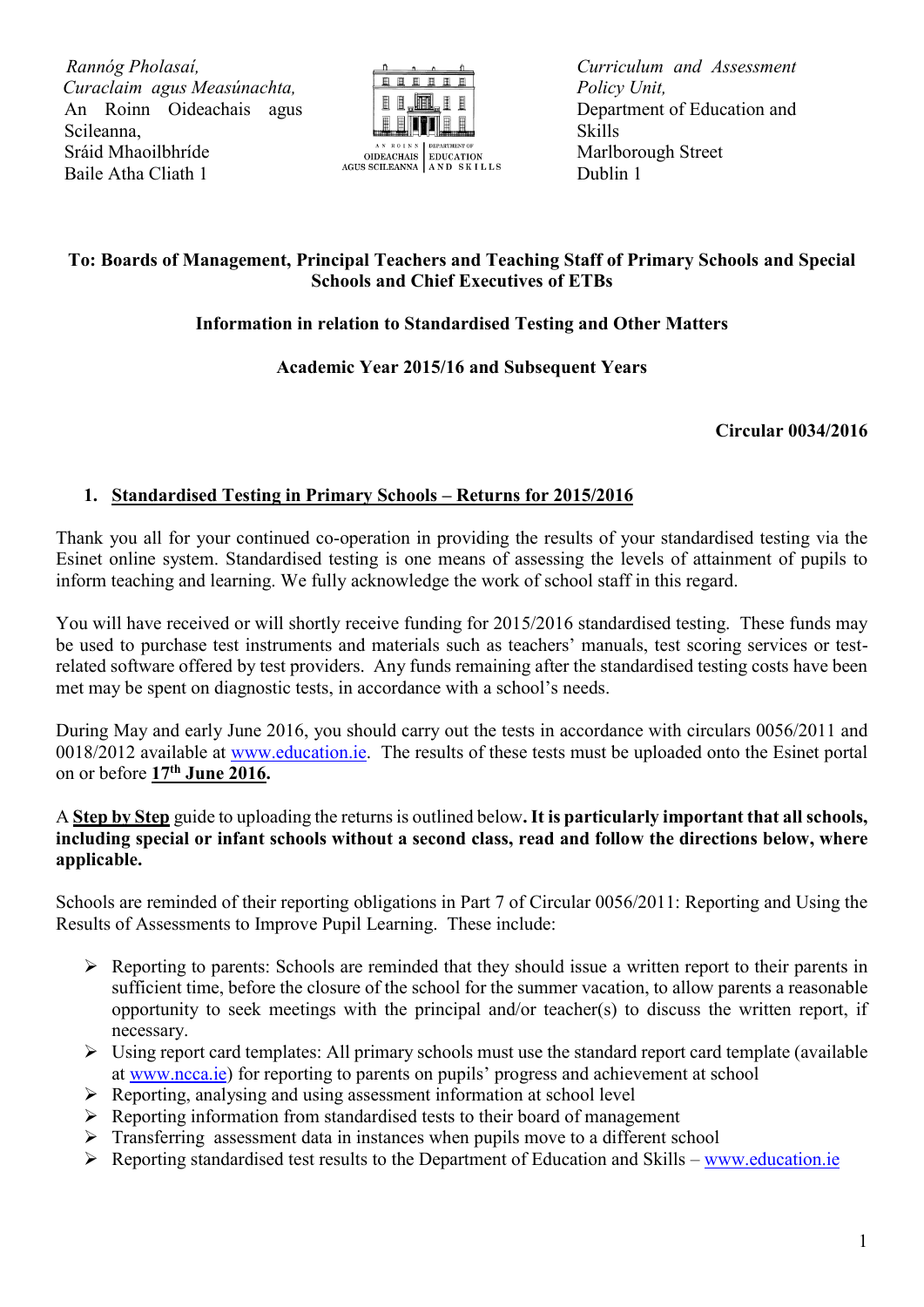Note that the administration of standardised tests to whole classes is inappropriate at infant class level. Standardised tests, if used before the end of first class, should be administered in small groups only. See [www.ncca.ie](http://www.ncca.ie/) for more information. Standardised Tests are one of a number of assessment tools that can be used to inform teaching and learning in primary schools.

### **STEP BY STEP GUIDE TO UPLOADING STANDARDISED TESTING RETURNS (Special and Infant Schools – See below)**

In order to upload the returns, please **fully complete** the following steps:

## **DATA ENTRY**

- 1. The designated **data entry** person in your school should log onto the Esinet portal, click on 'Literacy and Numeracy Returns', and then 'CAP Application', before entering the results of the tests on the form on screen, and clicking '**Submit'**.
- 2. Once the scores are submitted, the data entry person should log out.

# **APPROVER**

- 3. The designated **approver** in your school should then log onto the Esinet portal, click on 'Literacy and Numeracy Returns', and then 'CAP Application'.
- 4. If the approver is satisfied that the correct scores have been entered, he/she should click '**Approve'**.
- 5. A message will appear to say 'Thank you. Your records have been successfully approved'.
- 6. The approver should then click '**Finish'**.

Please note the following points in relation to the uploading of returns on the Esinet portal:

- All returns must be submitted **online**. Postal returns will **not** be processed
- Returns should be submitted by the designated data entry person in your school **and** then approved by the designated approver
- $\triangleright$  Submitted returns will **not** show up in the **OLCS** approval list. The approver must log into the application and approve the data
- $\triangleright$  Queries should be directed to [literacynumeracy1516@education.gov.ie](mailto:literacynumeracy1516@education.gov.ie)

## **IMPORTANT NOTE FOR SPECIAL SCHOOLS:**

In the case of special schools if, in the view of the school principal, all relevant pupils have a learning or physical disability which would prevent them from attempting the tests, no action is required. **If a special school has pupils who are eligible to be tested in 2nd, 4th or 6th class, you are required to submit a return on Esinet.**

## **IMPORTANT NOTE FOR INFANT SCHOOLS:**

As infant schools have no pupils in second, fourth or sixth class, no return is required. If an infant school logs on to the system, the school will not be recognised by the system. If such a school is in doubt, please contact [literacynumeracy1516@education.gov.ie.](mailto:literacynumeracy1516@education.gov.ie)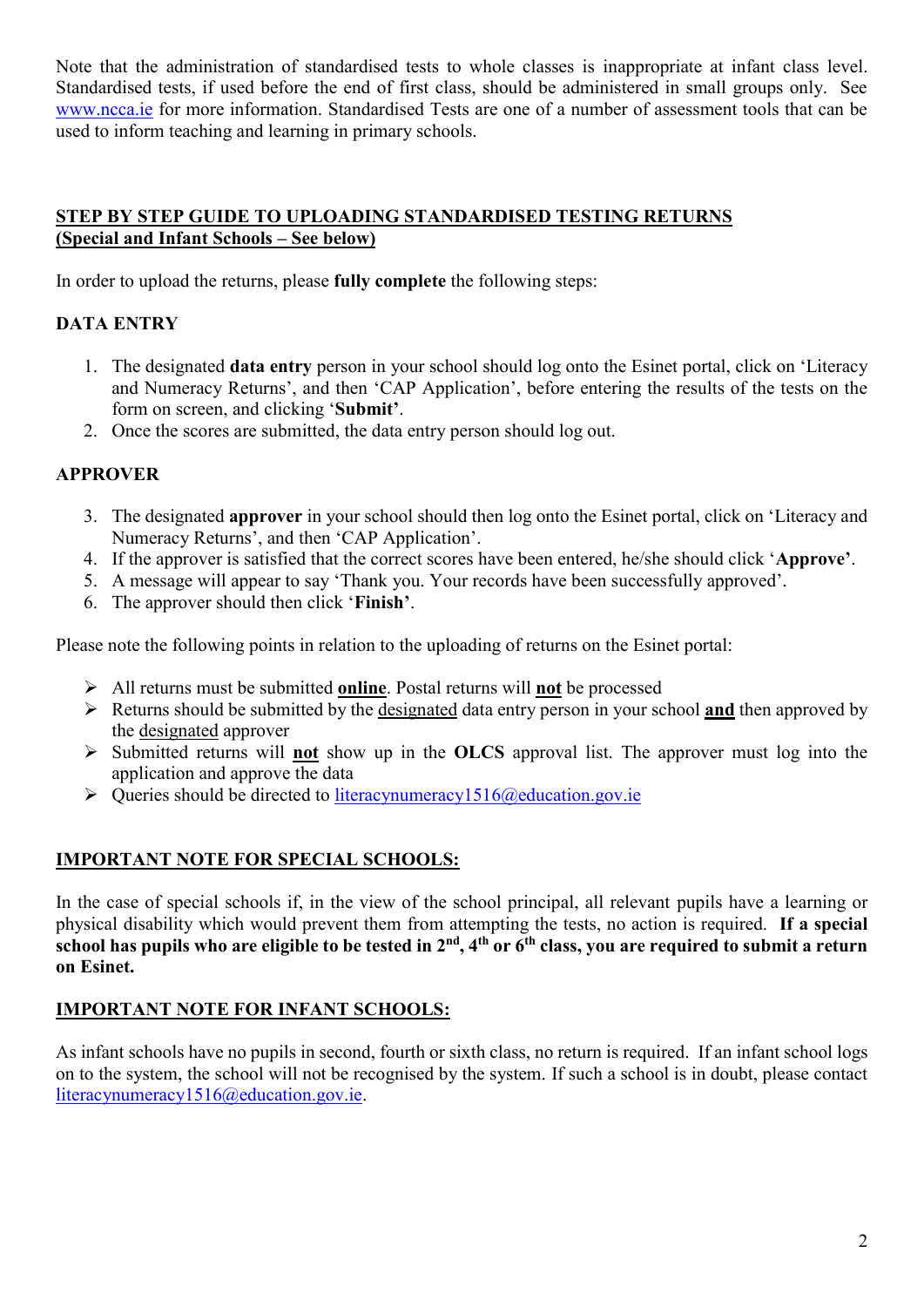## **2. Resource Teaching and Learning Support**

Schools will be aware that the Department of Education and Skills is considering potential revisions to the existing system of allocating Resource Teaching/Learning Support resources to schools, and that a pilot of a new model is currently taking place.

This comes on foot of recommendations made by the National Council for Special Education that allocations should be based on a school's educational profile, which includes consideration of the percentage of students performing below a certain threshold on standardised test results.

On issuing a social context survey to schools in 2014, all primary schools were advised that the standardised test data which have been returned, or were being returned by schools for 2013/14 and for subsequent years (as set out in DES Circular 0045/2014) have been identified as the best source of data for this element of a school's educational profile and may be used to inform the development of a revised model to allocate Resource Teaching/Learning Support teachers for schools. All schools were therefore so informed.

The position remains that standardised test data being returned may be used in the future to inform the development of a proposed revised model to allocate Resource Teaching/Learning Support teachers for schools.

## **3. Education Passport – Transferring pupil information from primary to post primary schools**

As indicated in Circular 45/2014, the National Council for Curriculum and Assessment (NCCA) has developed a suite of materials to support the reporting and transfer of pupil information from primary to postprimary schools. An Education Passport, for each pupil, should be sent to the relevant post-primary school following confirmation of enrolment and, ideally, by the end of June. Since 2014/15, schools are required to use the NCCA Education Passport materials to support the reporting and transfer of pupil information at the end of sixth class. The materials are presented under the umbrella title of "Education Passport" and are available at [www.ncca.ie/transfer.](http://www.ncca.ie/transfer)

Education Passport Materials include

- The standard  $6<sup>th</sup> Class Report Card Temple for completion by schools.$
- The *My Profile* sheet for completion by pupils in primary schools before being shared with their parents/guardians.
- The *My Child's Profile* sheet for completion by parents/guardians. This should be sent with the *My Profile* sheet to parents/guardians by the end of the second week of June at the latest. Parents may complete the *My Child's Profile* should they wish to do so. The primary school should forward *My Child's Profile,* if completed, along with the pupil's *My Profile* sheet and the 6th Class Report Card to the post-primary school.

The Education Passport materials have been developed by the NCCA, following an extensive period of engagement with stakeholders, to support the dual purpose of reporting to parents and of transferring pupil information to post-primary schools once enrolment has been confirmed.

For more information about the administration of the Education Passport, schools should refer to the FAQs at [www.ncca.ie/transfer.](http://www.ncca.ie/transfer)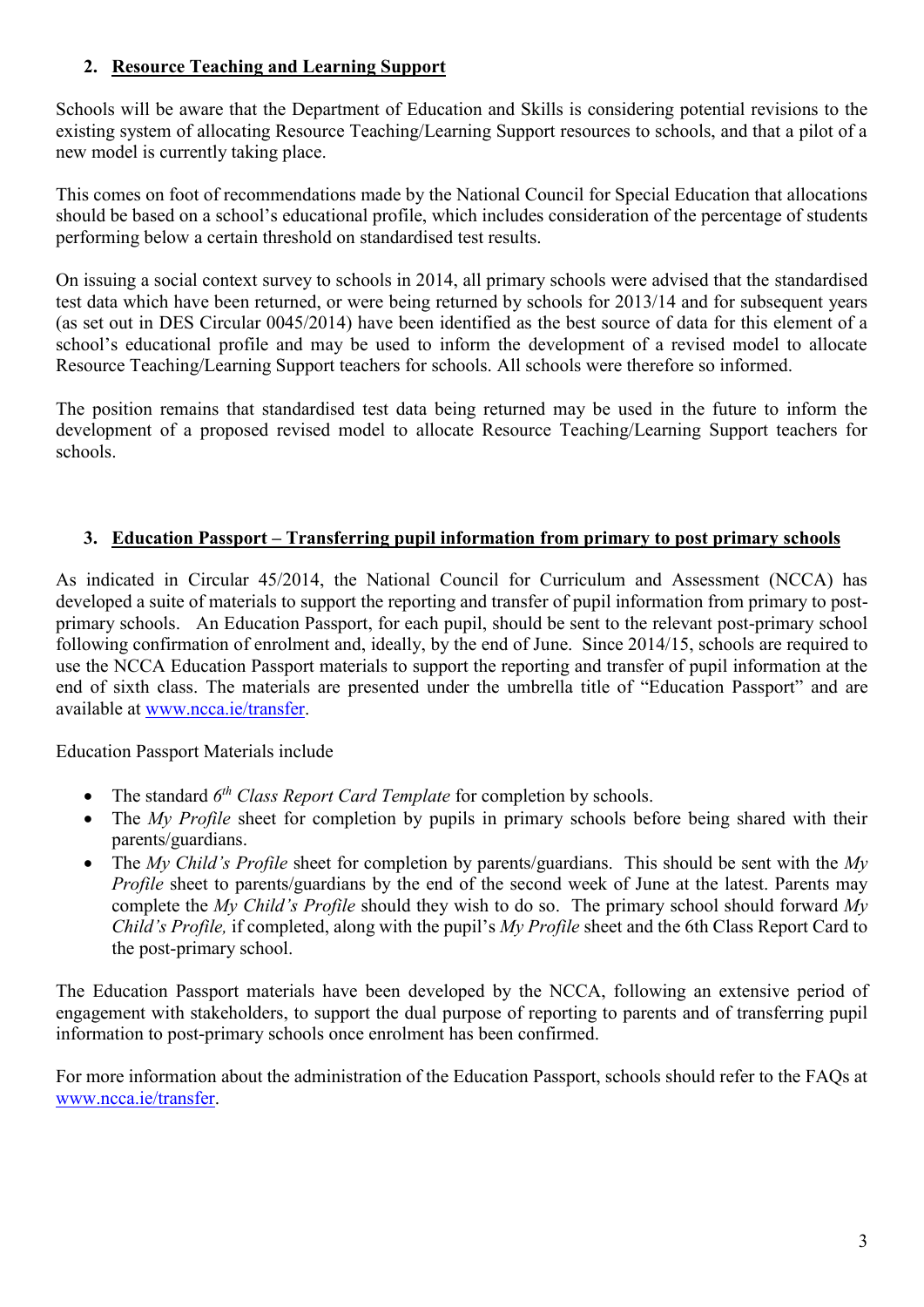### **4. Primary Language Curriculum**

The new Primary Language Curriculum/Curaclam Teanga na Bunscoile for English and Irish has been developed by the National Council for Curriculum and Assessment (NCCA). This curriculum is for teachers of pupils of all abilities in the junior primary years, i.e. from junior infants to second class inclusive. It is for pupils in English-medium schools, Gaeltacht schools, Irish-medium schools and special schools.

The new curriculum will be implemented on a phased basis from September 2016.

#### *School Year 2016/17*

There will be an initial emphasis on the Oral Language/Teanga ó Bhéal strand. From September 2016, this strand will begin to be implemented for infants to second class.

#### *School Year 2017/18*

From September 2017 the Reading/Léitheoireacht and Writing/Scríbhneoireacht strands will begin to be implemented for infants to second class alongside the oral language strand.

#### *School Year 2018/19*

From September 2018, there will be full implementation of all strands for infants to second class.

#### *School Year 2019/20*

From September 2019, implementation of Primary Language Curriculum/Curaclam Teanga na Bunscoile for third to sixth class will begin.

An interactive version of the Primary Language Curriculum/ Curaclam Teanga na Bunscoile for infants to second class is available online for teachers and schools to access at [www.curriculumonline.ie/primary.](http://www.curriculumonline.ie/primary) A hard copy of the curriculum for each teacher has already been sent to schools.

Continuing Professional Development (CPD) to familiarise teachers with the new Primary Language Curriculum has commenced. This CPD is designed and delivered by the Professional Development Service for Teachers (PDST) in collaboration with the Special Education Support Service (SESS). Information seminars for principals took place in the autumn of 2015. Follow up introductory seminars are taking place currently for school principals and one other member of staff. An information webinar, along with on-line support materials and a 'Questions and Answers' document responding to questions raised during the implementation phase, are also available at [www.pdst.ie.](http://www.pdst.ie/)

During the school years 2016/17 and 2017/18, PDST and SESS will facilitate whole school CPD which will involve one full-day school closure each year. A range of other supports, including elective workshops, will also be available to schools.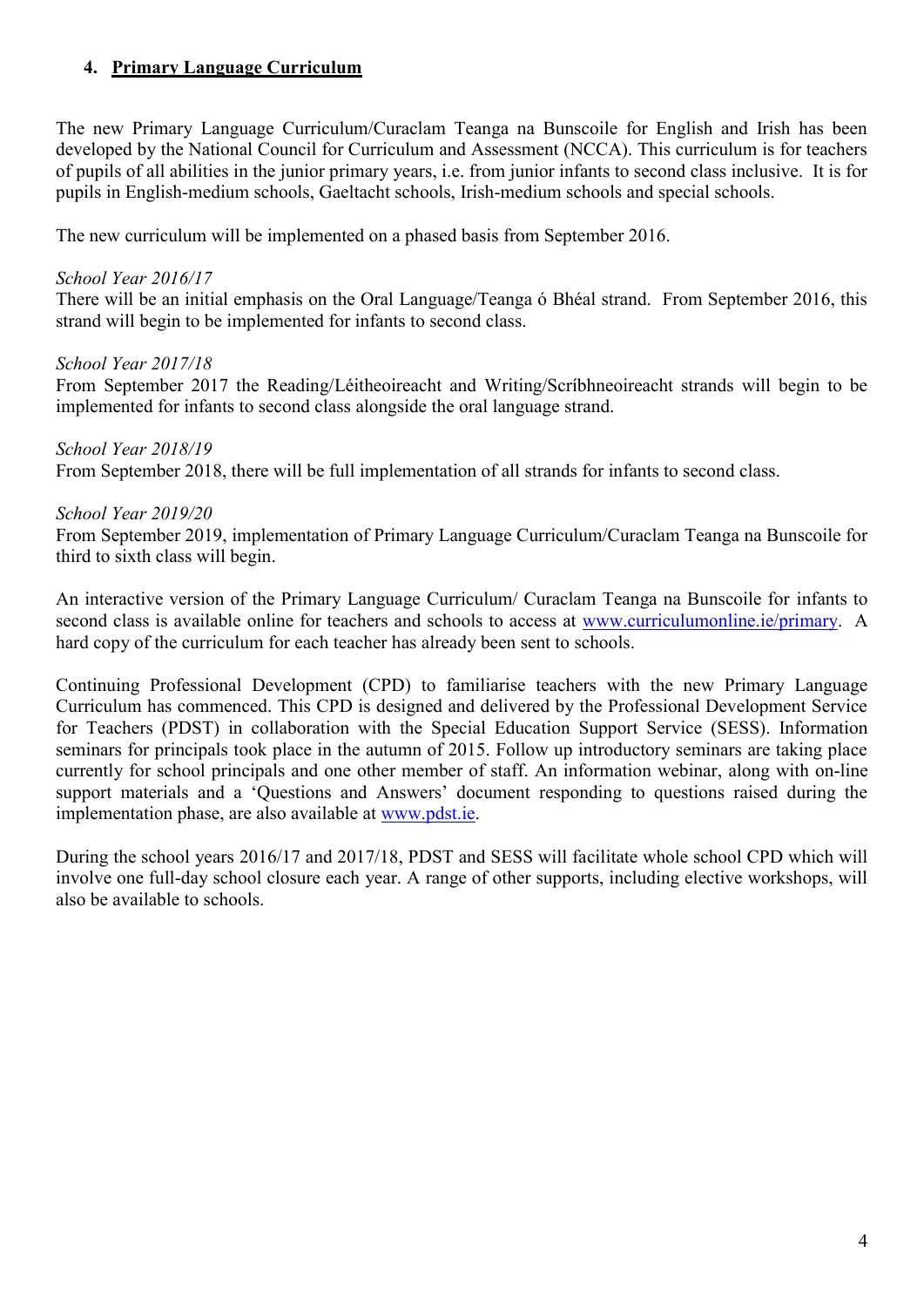## **5. Support for Parents**

The National Council for Curriculum and Assessment (NCCA) has developed two information leaflets for parents on the new Primary Language Curriculum:

- [A one-page leaflet](http://curriculumonline.ie/getmedia/96b88c3e-0047-40df-b02b-e64422051d32/Primary-Language-Curriculum_Parents_1-page.pdf) answers key questions from parents about the curriculum.
- [A two-page leaflet](http://curriculumonline.ie/getmedia/78ac7ab5-0efc-4efb-9bd7-77d25d45bf9f/Primary-Language-Curriculum_Parents_2-pages.pdf) gives more detail on these key questions parents have about the curriculum.

The leaflets are available in English and Irish at [www.curriculumonline.ie.](http://www.curriculumonline.ie/) The shorter leaflet might be more helpful for parents for whom neither English nor Irish is their first language.

The leaflets explain why there is a new language curriculum and how it is different to the current curriculum for English and Irish, and they inform parents of their important role in supporting and encouraging their children's language learning at home. In addition to the leaflets, the new Language Curriculum online includes a section called **Support Material**. While much of this looks at classroom work, parents might find some of it helpful in supporting their children at home. The material includes lots of advice, photos and videos about children learning to talk, read and write. Over time, more materials on how parents can support their children's language and literacy development through conversations and everyday activities and routines, will be added to the website.

As part of your work with the new Primary Language Curriculum, your school might like to share some of these materials with parents and/or draw their attention to them on the NCCA website at [www.curriculumonline.ie.](http://www.curriculumonline.ie/)

As part of the Department's strategy to improve children's literacy and numeracy skills, the National Adult Literacy Agency developed the website [www.helpmykidlearn.ie.](http://www.helpmykidlearn.ie/) This provides some suggestions for enjoyable activities in which parents and their children can engage. Information for parents about resources to support literacy and numeracy in Irish is available from COGG, [www.cogg.ie.](http://www.cogg.ie/)

We would encourage schools to:

- add a link from the school website to [www.helpmykidlearn.ie](http://www.helpmykidlearn.ie/) (a great many of you have done this already) and [www.cogg.ie](http://www.cogg.ie/) particularly in Gaeltacht schools and in Gaelscoileanna
- mention the websites to new parents visiting the school in May/June.
- recommend them to parents as a source of suggestions for enjoyable activities in which parents and their children can engage.
- encourage staff to access the websites and mention them in parent/teacher meetings.

In addition, the National Adult Literacy Agency has promotional posters and bookmarks with information about the website *Help My Kid Learn*, and how parents can support their children's learning over the summer. If you would like to order a free promotional pack for your school, email [mmurray@nala.ie.](mailto:mmurray@nala.ie)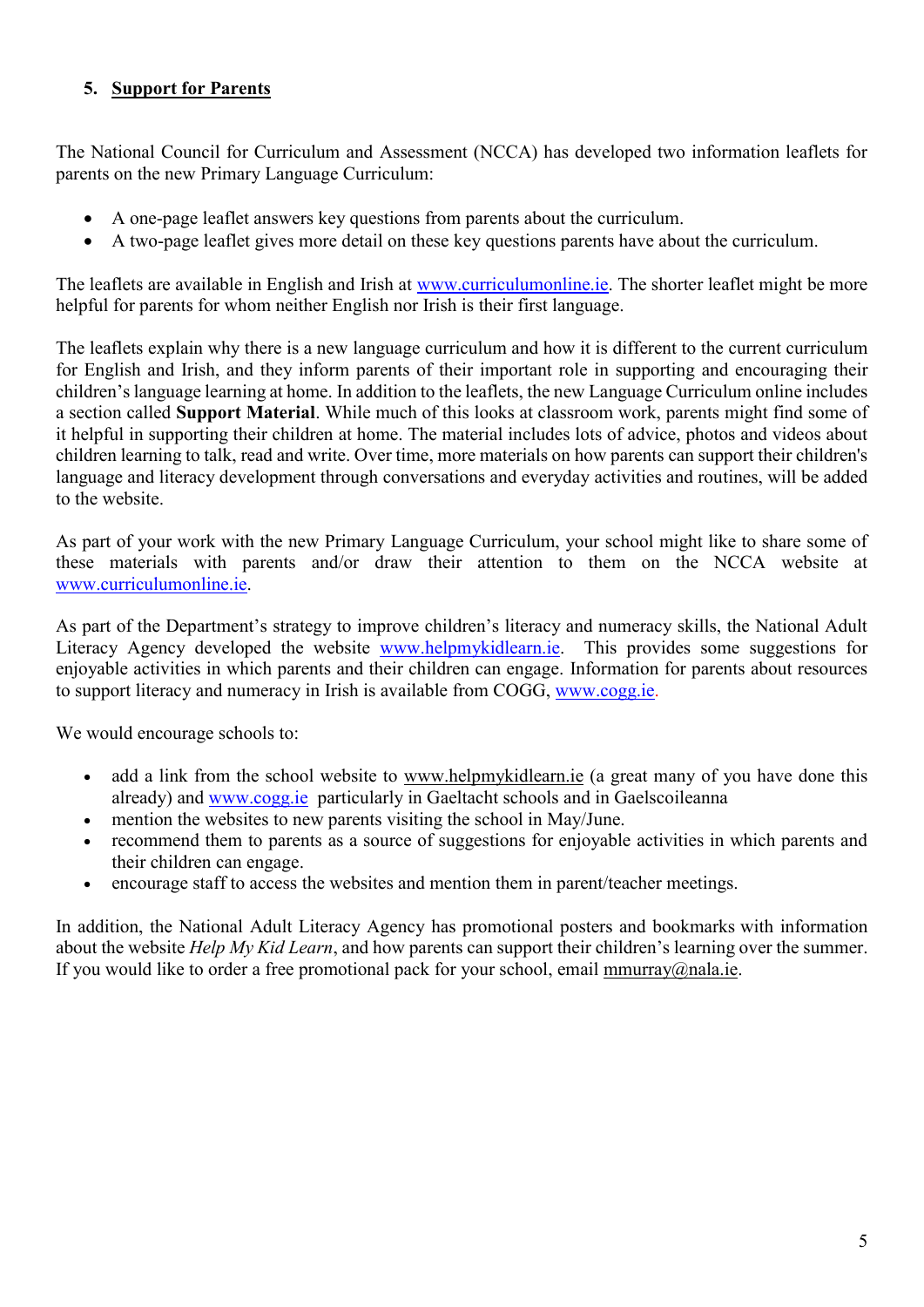### **6. Public Libraries Support for Schools**

The establishment of a collaborative approach for the provision of educational support and leisure reading materials between schools and public libraries is an objective of the Public Library Strategy 2013-2017 *Opportunitiesfor All.* A number of standard services which all public libraries will make available to primary schools have been identified and agreed nationally. These services are outlined below.

Membership of the public library is free and provides access to a wide range of resources and activities that aim to support primary schools in developing children's literacy, numeracy, creativity and communication skills. Building upon existing partnerships between schools and libraries have many potential benefits for both the public libraries and primary schools.

A catchment of primary schools has been identified for each library branch. This information is available on the public libraries' website at [www.librariesireland.ie](http://www.librariesireland.ie/) /services-to-schools.

Each partner library branch will provide the services outlined below and will liaise directly with each primary school during the school year. In the case of certain schools, some of the services will be provided by the mobile library, school library van or through the library headquarters, to be determined at local discretion. Under the collaborative approach, each library service will make contact with the school principal a few times a year. Such contact will provide information in relation to the library services and resources available to each school.

The range of library services offered to primary schools includes the following:

- Facilitating class visits from primary schools, arranged locally in advance
- Providing <sup>a</sup> dedicated teacher's card on request to every teacher in every primary school to enable each teacher to borrow items for his/her class
- Making presentations on the library services for each school, as requested by the school, at a time agreed with the principal, or as part of in-service training. The presentation may be facilitated at the school and can be made to teachers, pupils and/or parents. Schools may cluster together for this presentation, if desired.
- Providing:
	- o Reading and curriculum support materials
	- o Online learning resources, including over 300 Irish and international newspapers, 190 different magazine titles, comprehensive collections of e-books and e-audio books, over 500 online learning courses and 80 language courses
	- o Resources and reference materials to support school projects
- Providing a reading space for children and access to electronic resources in each partnered library service
- Providing reference resources and research assistance to pupils and teachers for school project work
- Providing information for parents about the range of library resources and the activities available to support the development of their children's literacy and numeracy skills